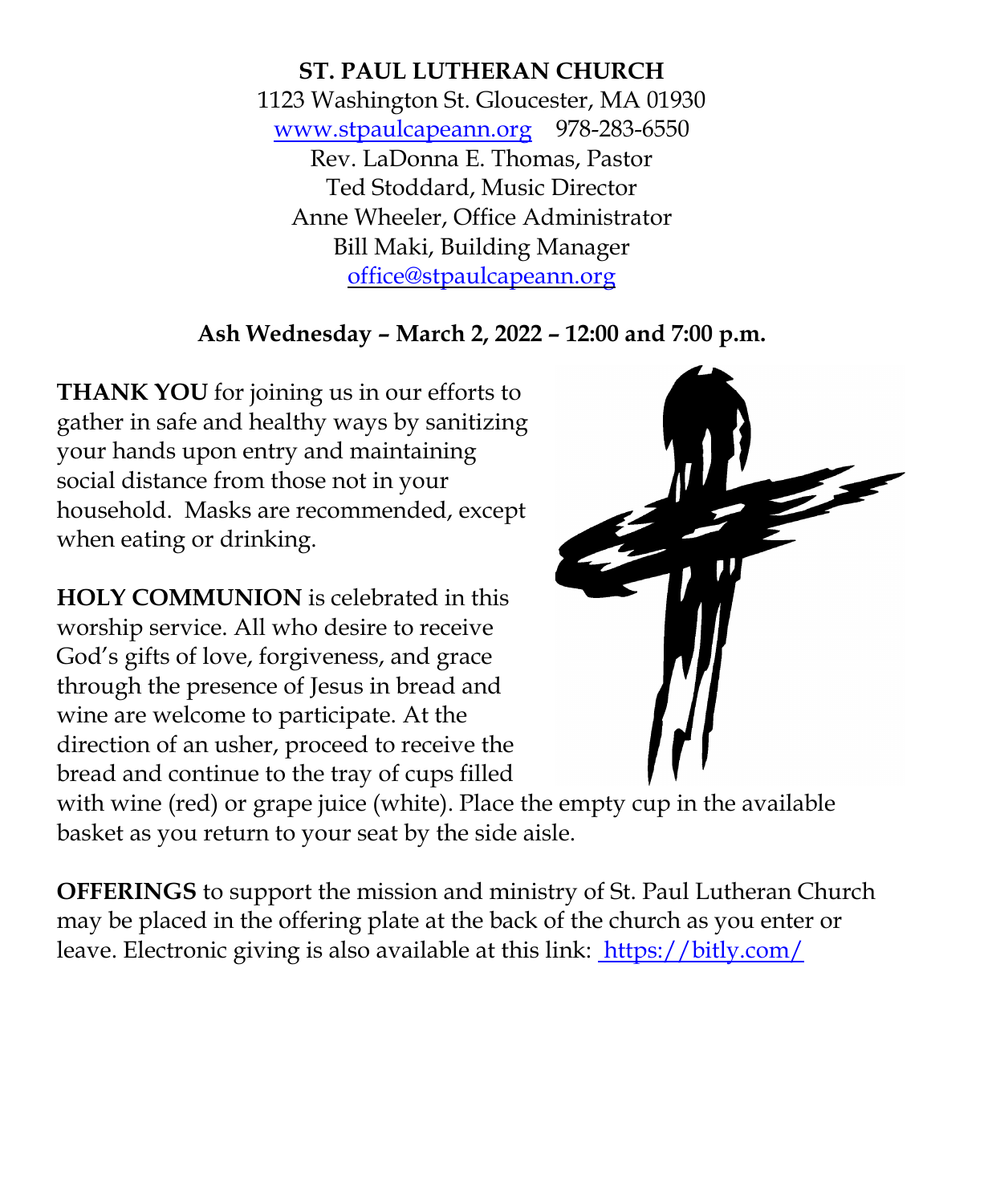# **ORDER OF WORSHIP** *\*Indicates congregation is to stand Bold Print = Congregational Responses*

## **INTRODUCTION TO THE DAY**

On Ash Wednesday we begin our forty-day journey toward Easter with a day of fasting and repentance. Marking our foreheads with dust, we acknowledge that we die and return to the earth. At the same time, the dust traces the life-giving cross indelibly marked on our foreheads at baptism. While we journey through Lent to return to God, we have already been reconciled to God through Christ. We humbly pray for God to make our hearts clean while we rejoice that "now is the day of salvation." Returning to our baptismal call, we more intentionally bear the fruits of mercy and justice in the world.

| <b>PRELUDE</b>            | Prelude on 'Old 124th'                   | Healey Willan |
|---------------------------|------------------------------------------|---------------|
| *GATHERING HYMN           | Eternal Lord of Love, Behold Your Church | ELW 321       |
| $*$ $\cap$ dettini $\cap$ |                                          |               |

**\*GREETING**

The Lord be with you. **And also with you.**

## **\*PRAYER OF THE DAY**

Let us pray.

**Almighty and ever-living God, you hate nothing you have made, and you forgive the sins of all who are penitent. Create in us new and honest hearts, so that, truly repenting of our sins, we may receive from you, the God of all mercy, full pardon and forgiveness through your Son, Jesus Christ, our Savior and Lord, who lives and reigns with you and the Holy Spirit, one God, now and forever. Amen.**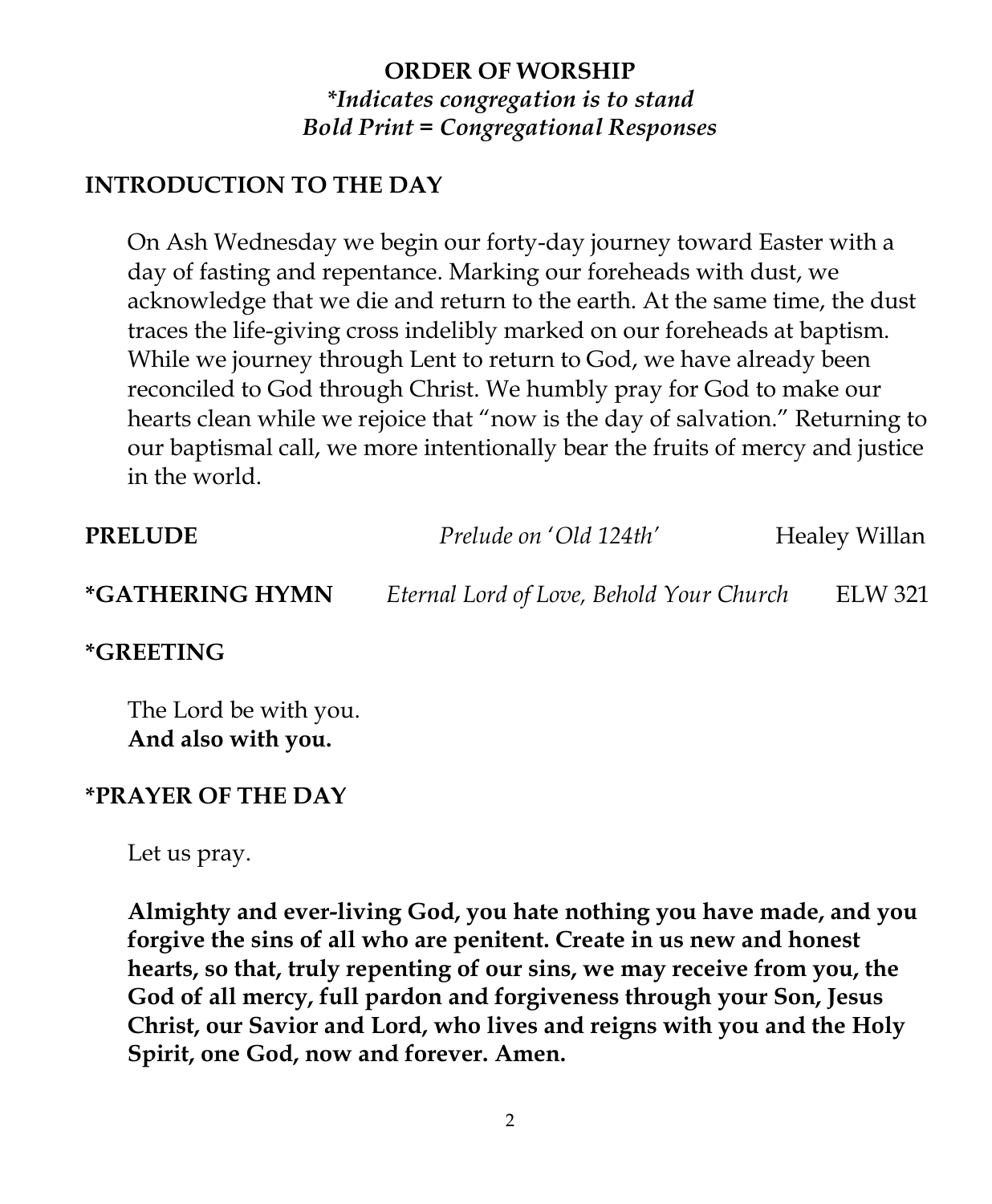### **FIRST READING: Joel 2:1-2, 12-17**

<sup>1</sup>Blow the trumpet in Zion; sound the alarm on my holy mountain! Let all the inhabitants of the land tremble, for the day of the LORD is coming, it is near— <sup>2</sup>a day of darkness and gloom, a day of clouds and thick darkness! Like blackness spread upon the mountains a great and powerful army comes; their like has never been from of old, nor will be again after them in ages to come.

<sup>12</sup>Yet even now, says the LORD, return to me with all your heart, with fasting, with weeping, and with mourning; <sup>13</sup>rend your hearts and not your clothing. Return to the LORD, your God, for he is gracious and merciful, slow to anger, and abounding in steadfast love, and relents from punishing. <sup>14</sup>Who knows whether he will not turn and relent, and leave a blessing behind him, a grain offering and a drink offering for the LORD, your God?

<sup>15</sup>Blow the trumpet in Zion; sanctify a fast; call a solemn assembly; <sup>16</sup>gather the people. Sanctify the congregation; assemble the aged; gather the children, even infants at the breast.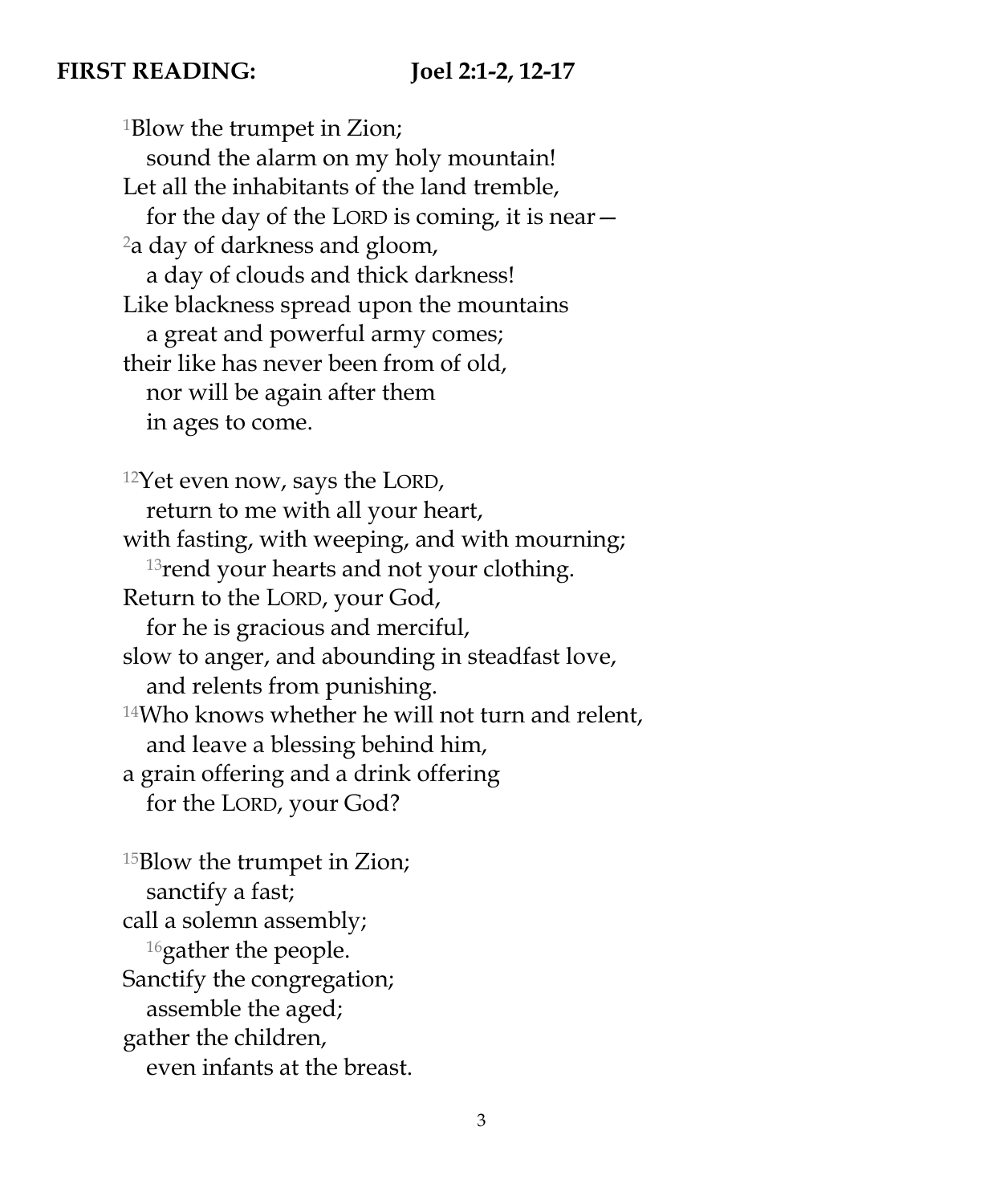Let the bridegroom leave his room, and the bride her canopy.

<sup>17</sup>Between the vestibule and the altar let the priests, the ministers of the LORD, weep. Let them say, "Spare your people, O LORD, and do not make your heritage a mockery, a byword among the nations. Why should it be said among the peoples, 'Where is their God?' "

The word of the Lord. **Thanks be to God.**

#### **\*GOSPEL Matthew 6:1-6, 16-21**

The holy gospel according to St. Matthew. **Glory to you, O Lord.**

[Jesus said to the disciples:] 1"Beware of practicing your piety before others in order to be seen by them; for then you have no reward from your Father in heaven.

 $2^{\prime\prime}$ So whenever you give alms, do not sound a trumpet before you, as the hypocrites do in the synagogues and in the streets, so that they may be praised by others. Truly I tell you, they have received their reward. 3But when you give alms, do not let your left hand know what your right hand is doing, 4so that your alms may be done in secret; and your Father who sees in secret will reward you.

<sup>5</sup>" And whenever you pray, do not be like the hypocrites; for they love to stand and pray in the synagogues and at the street corners, so that they may be seen by others. Truly I tell you, they have received their reward. <sup>6</sup>But whenever you pray, go into your room and shut the door and pray to your Father who is in secret; and your Father who sees in secret will reward you.

<sup>16"</sup> And whenever you fast, do not look dismal, like the hypocrites, for they disfigure their faces so as to show others that they are fasting. Truly I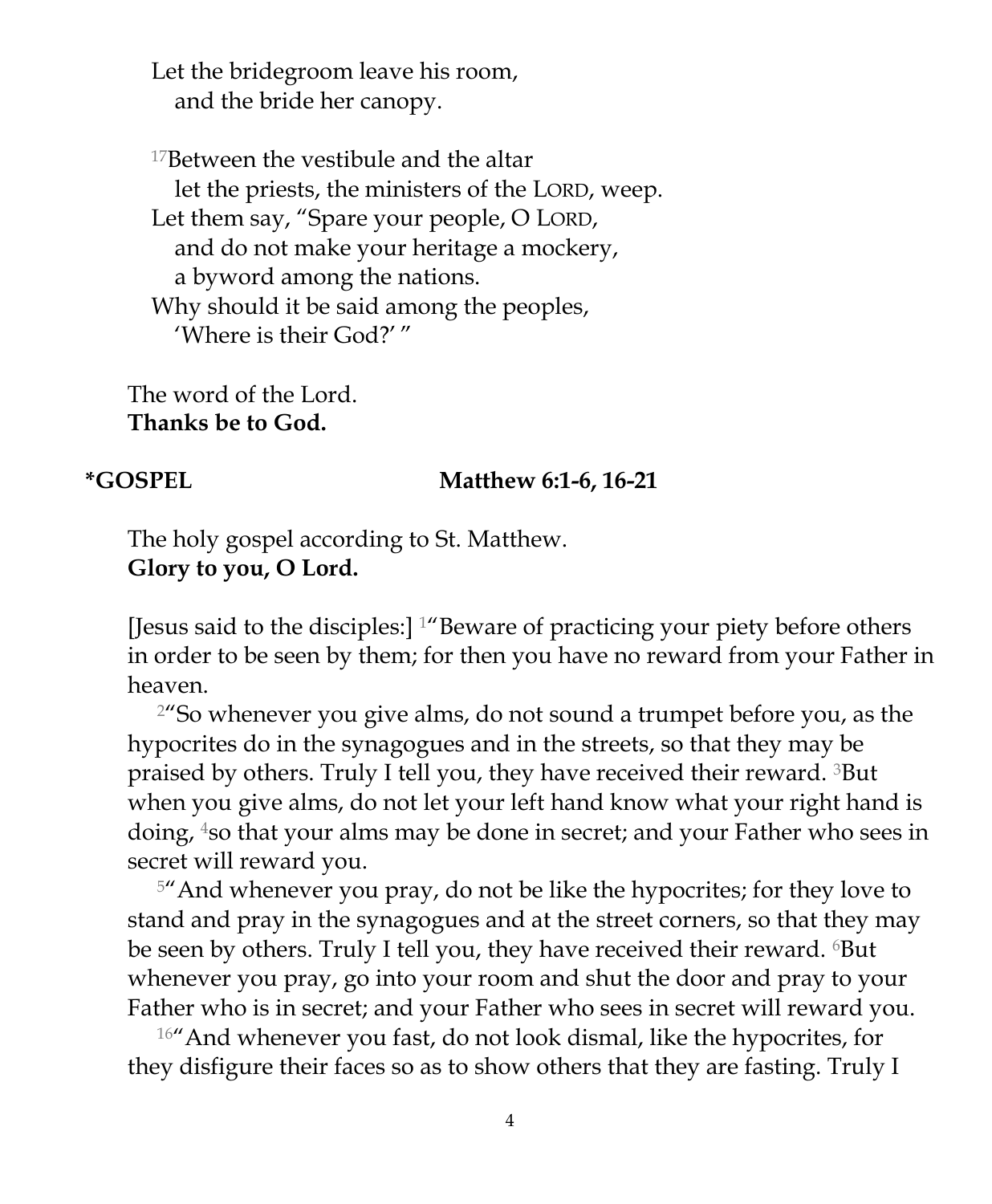tell you, they have received their reward. 17But when you fast, put oil on your head and wash your face, <sup>18</sup>so that your fasting may be seen not by others but by your Father who is in secret; and your Father who sees in secret will reward you.

 $19''$ Do not store up for yourselves treasures on earth, where moth and rust consume and where thieves break in and steal; 20but store up for yourselves treasures in heaven, where neither moth nor rust consumes and where thieves do not break in and steal. 21For where your treasure is, there your heart will be also."

The gospel of the Lord. **Praise to you, O Christ.**

**SERMON The Rev. LaDonna Thomas** 

## **CONFESSION OF SIN**

Let us confess our sin in the presence of God and of one another.

Most holy and merciful God,

**we confess to you and to one another, and before the whole company of heaven, that we have sinned by our fault,**

**by our own fault, by our own most grievous fault,**

**in thought, word, and deed, by what we have done and by what we have left undone. We have not loved you with our whole heart, and mind, and strength. We have not loved our neighbors as ourselves. We have not forgiven others as we have been forgiven. We have shut our ears to your call to serve as Christ served us. We have not been true to the mind of Christ. We have grieved your Holy Spirit. Have mercy on us, O God.**

We confess to you, O God,

**Our past unfaithfulness, the pride, envy, hypocrisy, and apathy that have infected our lives, we confess to you.**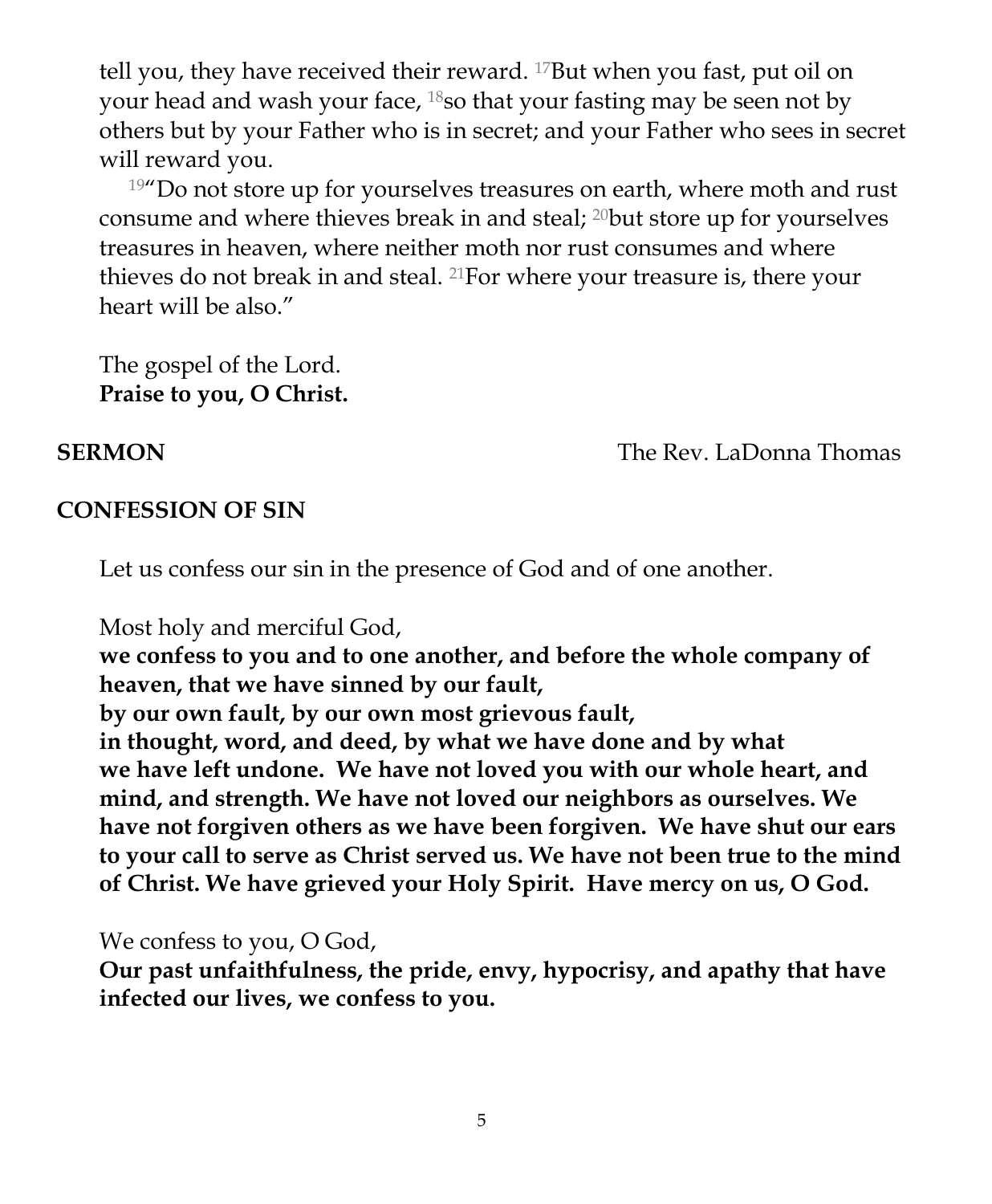We confess to you, O God, **Our self-indulgent appetites and ways, and our exploitation of other people.**

We confess to you, O God,

**Our negligence in prayer and worship, and our failure to share the faith that is in us.**

We confess to you, O God,

**Our neglect of human need and suffering, and our indifference to injustice and cruelty.** 

We confess to you, O God,

**Our false judgments, our uncharitable thoughts toward our neighbors, and our prejudice and contempt toward those who differ from us.**

We confess to you, O God,

**Our waste and pollution of your creation, and our lack of concern for those who come after us.**

Restore us, O God, and let your anger depart from us. **Hear us, O God, for your mercy is great.**

## **IMPOSITION OF ASHES**

*(Those who desire to receive the imposition come forward to the pastor. Using a Q-tip, A cross of ashes is traced on the forehead with these words: "Remember that you are dust, and to dust you shall return.")*

*After all have returned to their places, the congregation stands, and the service continues:*

Accomplish in us, O God, the work of your salvation, **that we may show forth your glory in the world.** By the cross and passion of your Son, our Savior, **bring us with all your saints to the joy of his resurrection.**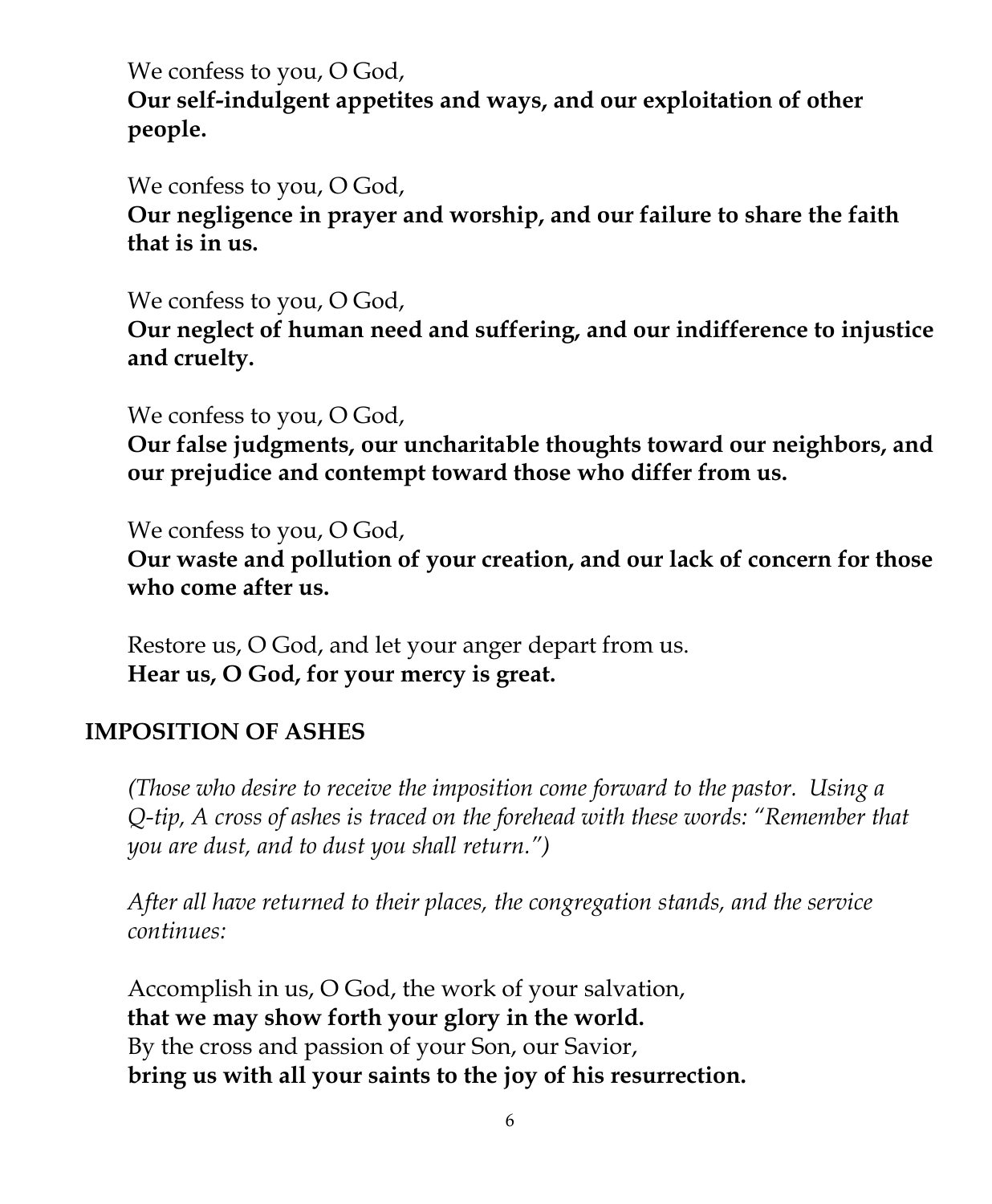Almighty God have mercy on us, forgive us all our sins through our Lord Jesus Christ, strengthen us in all goodness, and by the power of the Holy Spirit keep us in eternal life. **Amen.**





Daplication in any form prohibited without permission or valid license from copyright administrator.

## **\*PRAYERS OF INTERCESSION**

Drawn close to the heart of God, we offer these prayers for the church, the world, and all who are in need.

### *A brief silence.*

Renew your church, O God. When we have drifted from our call to proclaim repentance and to guide your people toward justice, lead us back to you. Encourage believers who hold the church's doors open to those who have felt excluded. Merciful God, **receive our prayer.**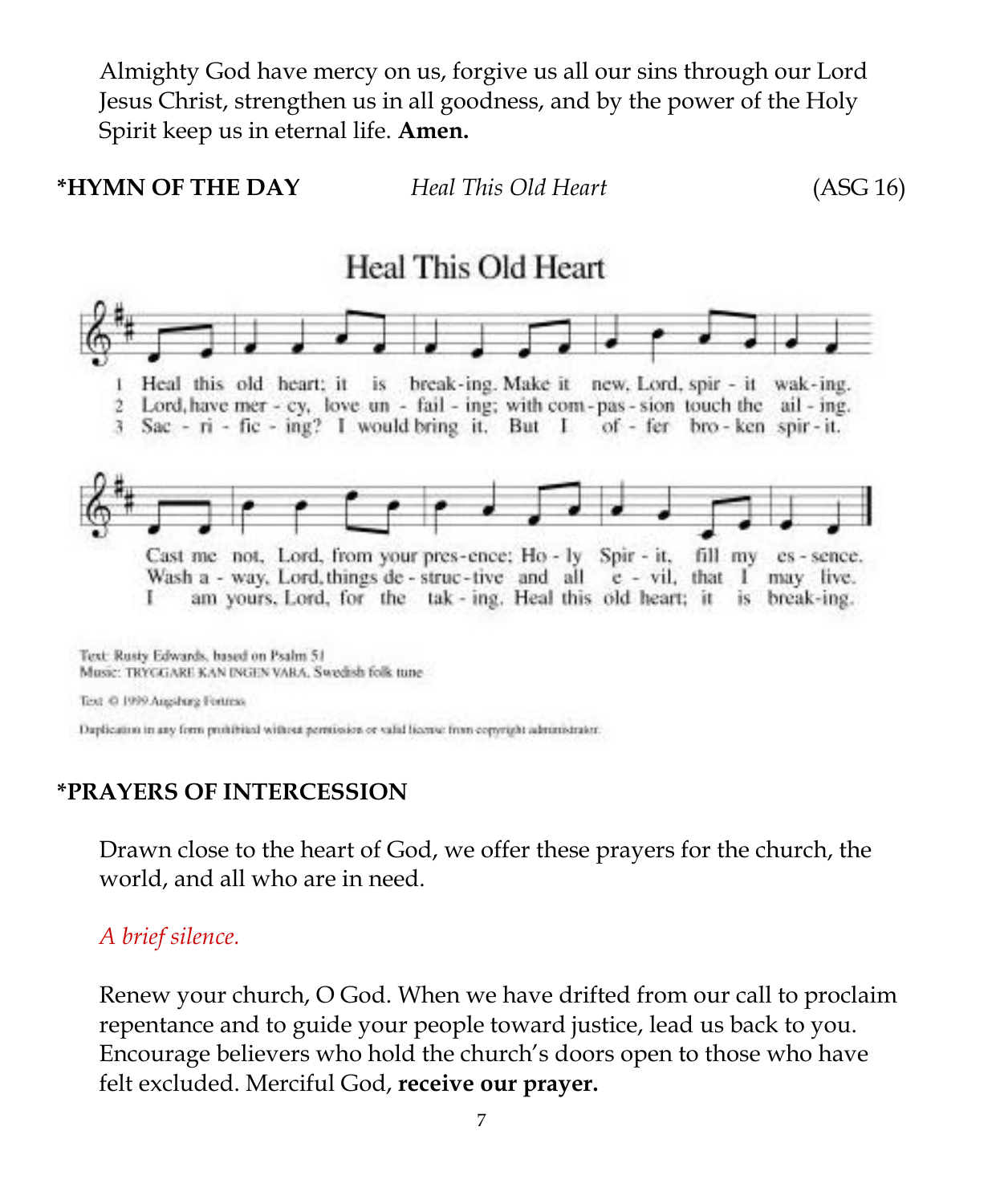Renew your creation, O God. Transform parched places into watered gardens and preserve every creature that awaits the arrival of spring. Turn each of us from practices of environmental exploitation to become responsible stewards of all you have made. Merciful God, **receive our prayer.**

Renew our civic life, O God. Teach those in authority to advocate for the liberation of all who are oppressed and grant them courage to make difficult decisions. Merciful God, **receive our prayer.**

Renew our lives, O God. Spare your people from diseases of the body, mind, or spirit and send healing to those overcome by illness or grief especially those on our prayer list and those we hold dear in our hearts. Restore to us the joy of your salvation. Merciful God, **receive our prayer.**

Renew this congregation, O God. During these forty days of Lent, confirm our sense of mission and expand our imagination for ministry. Deepen our faith, increase our love, and draw us into your unfolding work of healing and restoration. Merciful God, **receive our prayer.**

As we mark ashes on our foreheads, we give you praise, O God, for all the saints who died and yet are alive with you. Receive us with them into your eternal embrace. Merciful God, **receive our prayer.**

Accept the prayers we bring, O God, on behalf of a world in need, for the sake of Jesus Christ. **Amen.**

## **\*OFFERING PRAYER**

Let us pray.

**God our provider, you have not fed us with bread alone, but with words of grace and life. Bless us and these your gifts, which we receive from your bounty, through Jesus Christ our Lord. Amen.**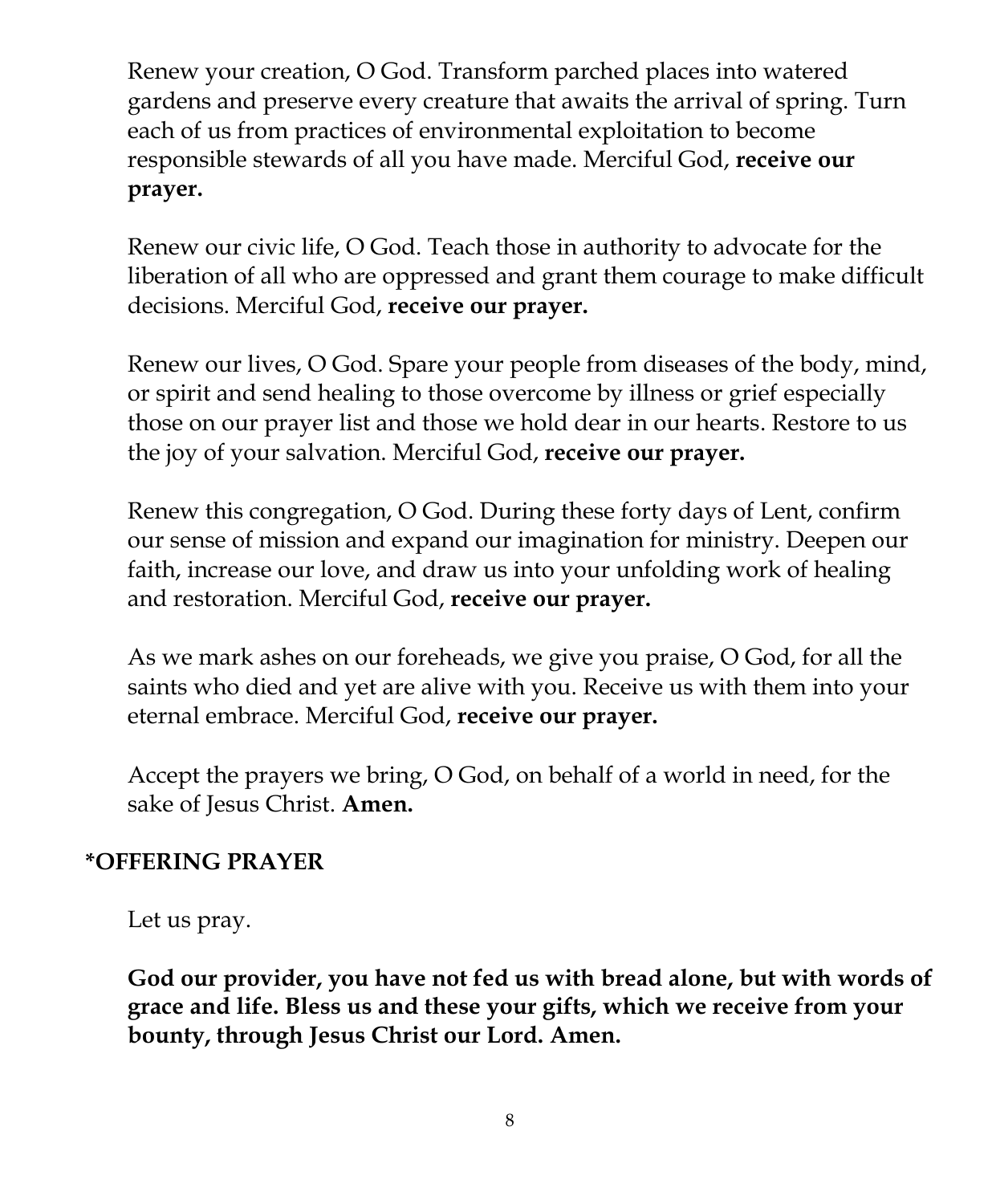# **\*GREAT THANKSGIVING**

The Lord be with you. **And also with you.**

Lift up your hearts. **We lift them to the Lord.**

Let us give thanks to the Lord our God. **It is right to give our thanks and praise.**

## **\*THANKSGIVING AT THE TABLE**

Blessed are you, Lord of heaven and earth. In mercy for our fallen world you gave your only Son, that all those who believe in him should not perish but have eternal life.

We give thanks to you for the salvation you have prepared for us through Jesus Christ. Send now your Holy Spirit into our hearts, that we may receive our Lord with a living faith as he comes to us in his holy supper. **Amen. Come, Lord Jesus.**

In the night in which he was betrayed, our Lord Jesus took bread, and gave thanks; broke it, and gave it to his disciples, saying: Take and eat; this is my body, given for you. Do this for the remembrance of me.

After supper, he took the cup, gave thanks, and gave it for all to drink, saying: This cup is the new covenant in my blood, shed for you and for all people for the forgiveness of sin. Do this for the remembrance of me.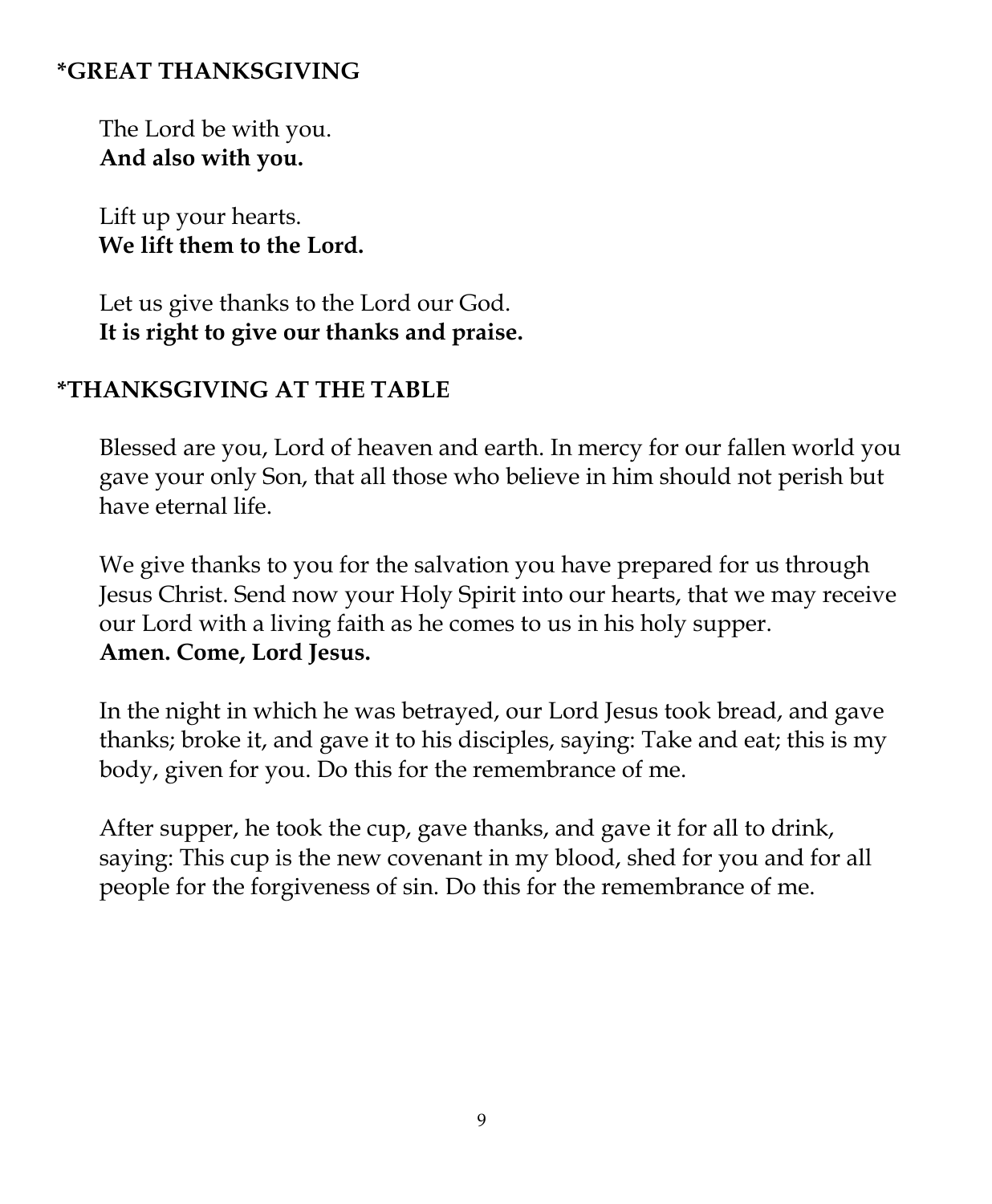## **\*LORD'S PRAYER**

Lord, remember us in your kingdom and teach us to pray.

**Our Father, who art in heaven, hallowed be thy name, thy kingdom come, thy will be done, on earth as it is in heaven. Give us this day our daily bread; and forgive us our trespasses, as we forgive those who trespass against us; and lead us not into temptation but deliver us from evil. For thine is the kingdom, and the power, and the glory, forever and ever. Amen.**

## **\*INVITATION TO COMMUNION**

Taste and see that the Lord is good.

## **COMMUNION**

## **\*PRAYER**

Let us pray.

**Merciful God, accompany our journey through these forty days. Renew us in the gift of baptism, that we may provide for those who are poor, pray for those in need, fast from self-indulgence, and above all that we may find our treasure in the life of your Son, Jesus Christ, our Savior and Lord, who lives and reigns with you and the Holy Spirit, one God, now and forever. Amen.**

## **\*BLESSING**

Almighty God, Father, Son, and Holy Spirit, bless you now and forever. **Amen.**